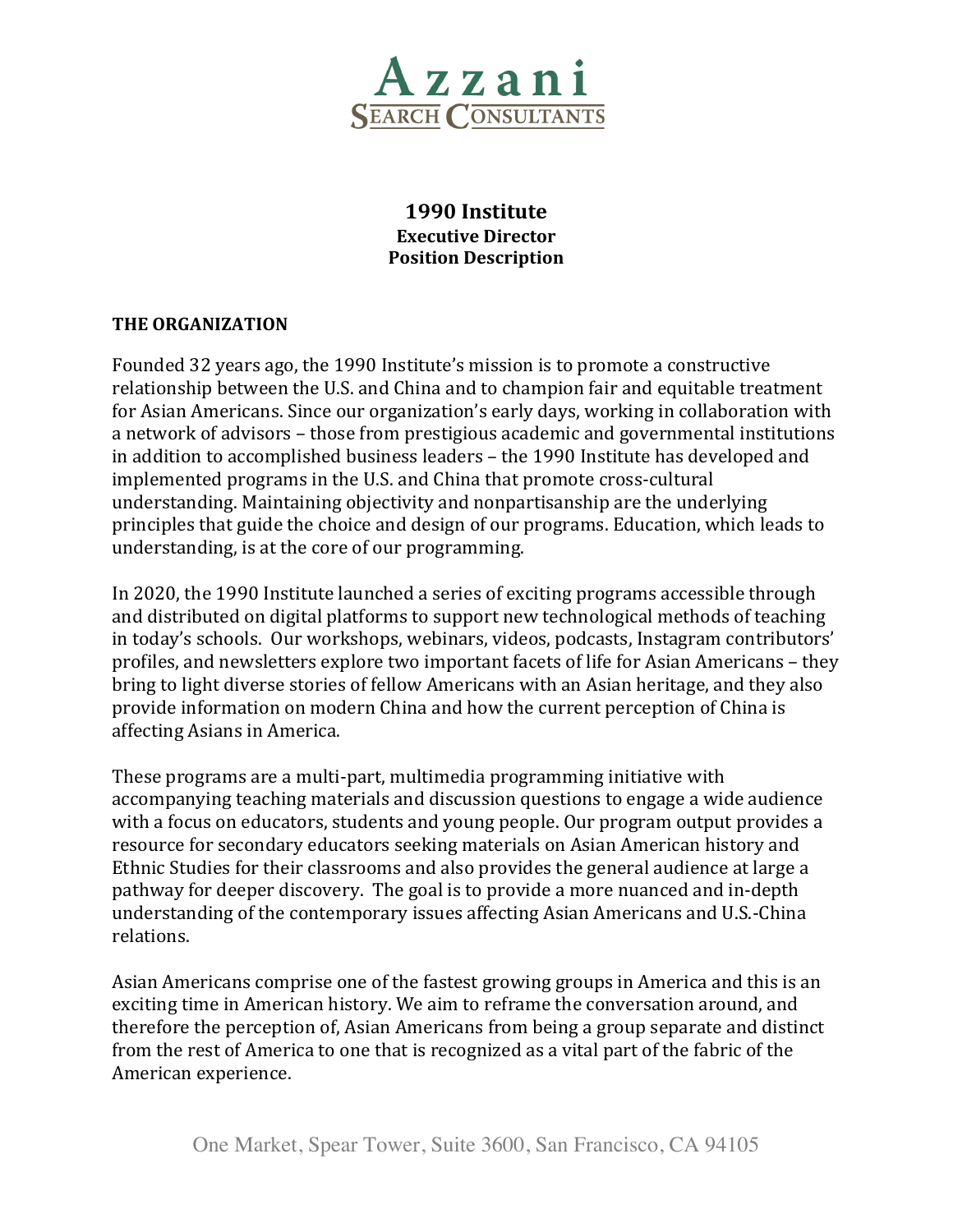

#### **Vision**

The 1990 Institute supports educational programming and mobilizes collaborative leadership networks to improve mutual understanding and build a constructive environment for both U.S.-China relations and for Asian Americans.

### **Mission**

To champion fair and equitable treatment for Asian Americans and a constructive U.S.-China relationship through leadership, education, and collaboration.

### **OVERVIEW OF THE POSITION:**

1990 Institute seeks a passionate, strategic and entrepreneurial **Executive Director** to grow its presence, impact and profile through building, increasing and diversifying fundraising, marketing and key collaborative partnerships. The new leader will lead, manage and motivate a team of staff and volunteers and concentrate on the execution and implementation of both the vision and strategy for the organization.

The ideal candidate will have a proven record of success in fundraising for current and new initiatives and programs and must be able to manage day-to-day operations along with establishing key processes, procedures and documentation of work product/relationships while communicating clearly and working cooperatively with a team of Board, staff and volunteers. Integrity, persistence, sound judgment and the ability to listen are of utmost importance.

### **KEY RESPONSIBILITIES**

- In partnership with the Board and staff, develop and execute short and long-term strategies to grow the impact and visibility of the 1990 Institute.
- Lead and manage the organization's fundraising programs, grants and initiatives. Cultivate new relationships with foundations, corporations, and high net-worth individuals to secure grants and donations and grow the operating budget.
- Coordinate reports and provide key information to aid the Board in the creation and implementation of policies for the organization.
- Develop the budget in conjunction with the Board and monitor the organization's revenue and expenses.
- Conduct outreach to build partnerships for both strategic and collaborative efforts with other organizations.

One Market, Spear Tower, Suite 3600, San Francisco, CA 94105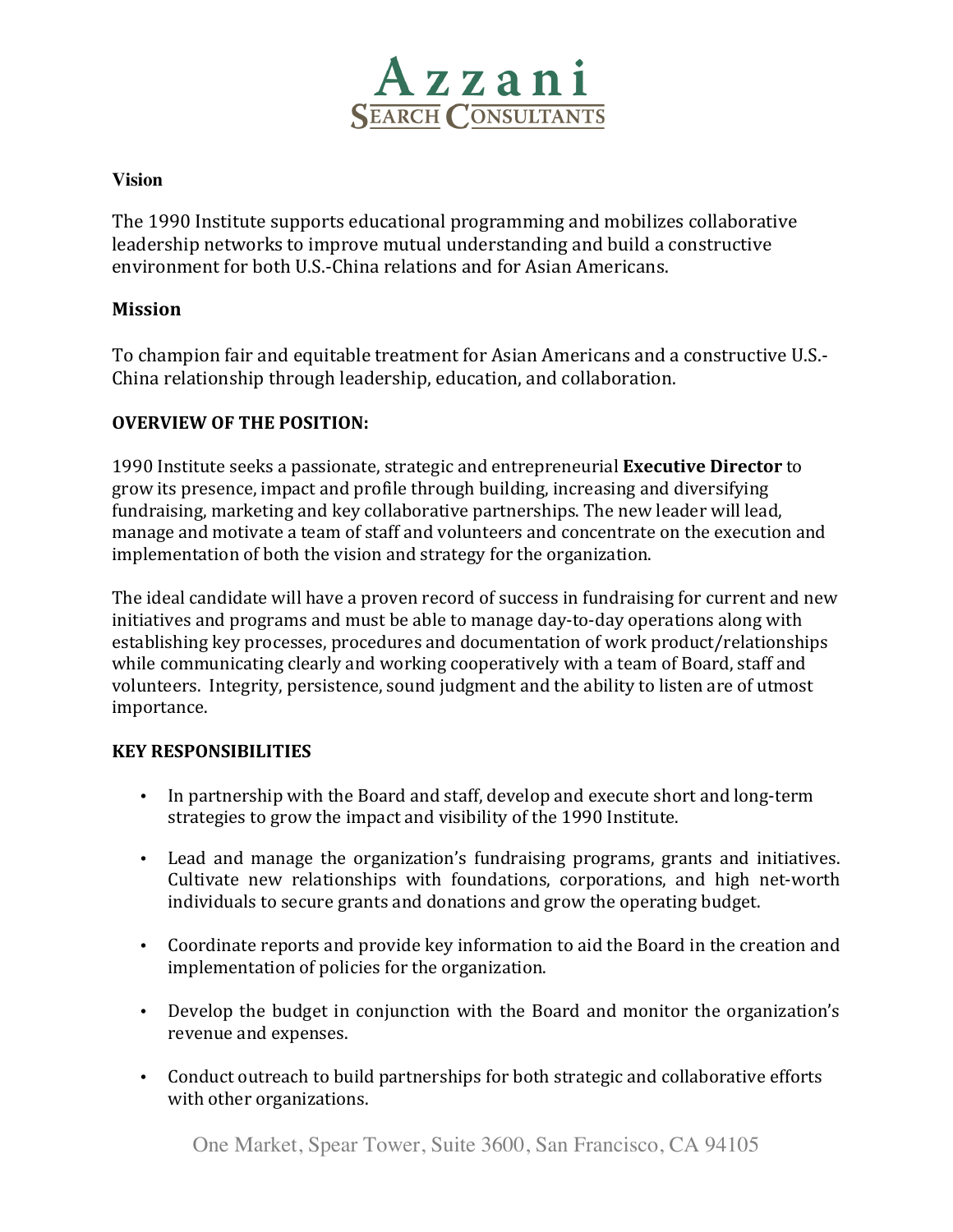

- Identify and integrate new technologies to enhance the organization's operations and impact.
- Hire, manage and motivate 1990 Institute staff. Create and maintain a healthy working culture that supports staff and volunteers.
- Build and maintain effective communications with the Board of Directors, keeping them fully informed of the organization's operations, fiscal health, and progress on both long and short-term goals.

### **QUALIFICATIONS**

- Passion for and knowledge of working to advance Asian American issues and U.S.-China relations.
- Substantial fundraising experience with a track record of cultivating new donors. Well versed in developing meaningful and long-lasting relationships with key funders and a proven ability to diversify funding streams and ensure financial sustainability. Strong financial acumen and accomplished in fundraising, grant development and management.
- An energetic leader/spokesperson ideally with non-profit management experience and team-building skills, including the ability to motivate, align efforts and set goals in order to create a strong sense of common purpose,
- Ability to work with diverse groups of people and build trusting relationships while connecting with individuals at all levels.
- Familiarity/skilled with e-mail newsletters, social media, video, podcasts and other multi-media platforms.
- Hands-on management style with the ability to address and solve problems or issues as they arise.

## **CHARACTERISTICS**

- Excellent and intuitive communicator: a leader and bridge-builder who can communicate with diverse audiences and manage diverse viewpoints in a professional and compelling manner.
- Ability to operate at both the strategic vision-setting level and the tactical execution level.

One Market, Spear Tower, Suite 3600, San Francisco, CA 94105